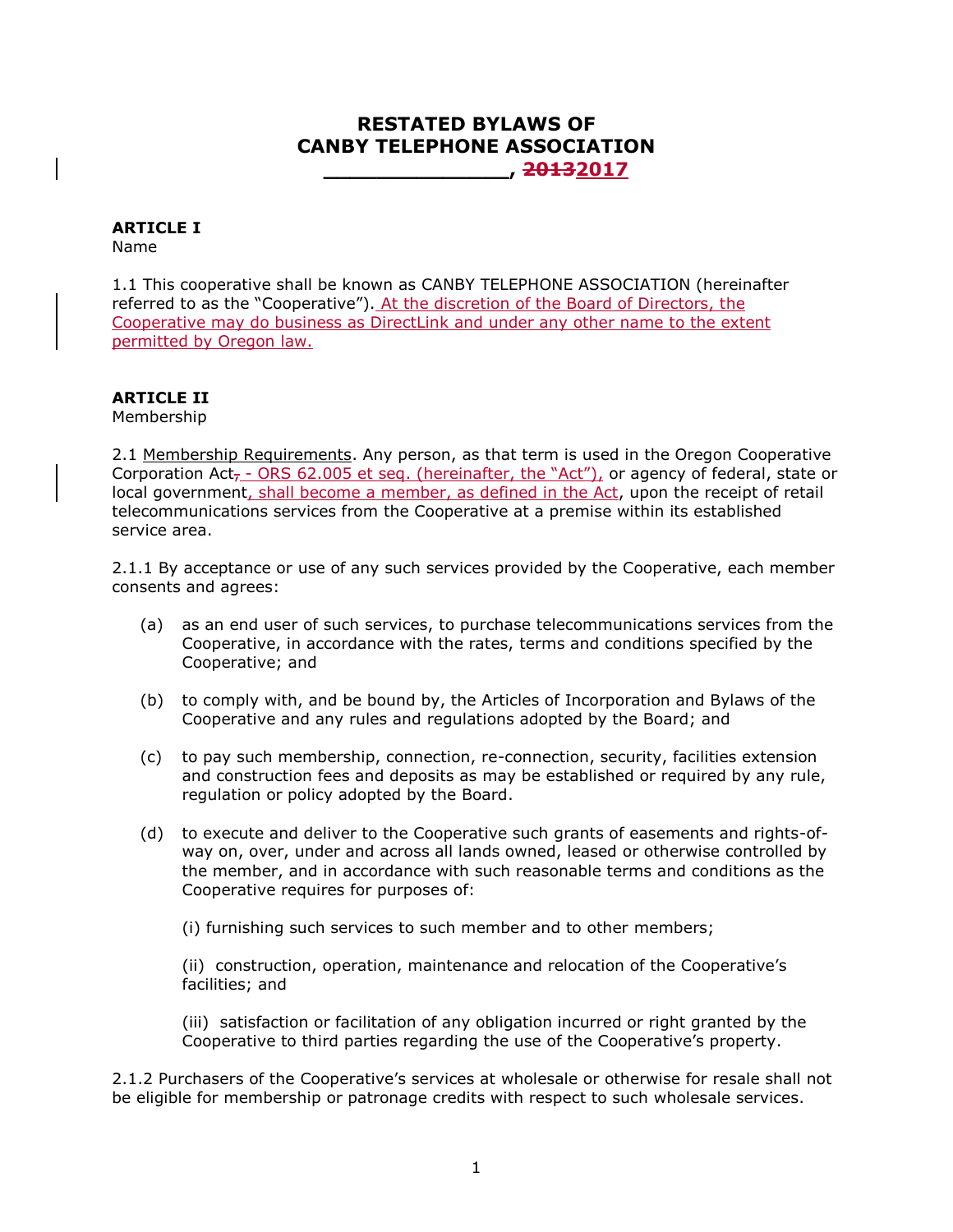2.1.3 Membership shall become effective upon the date of commencement of service. Membership eligibility terminates upon disconnection of service; however, the Board may provide for suspension of service during periods of temporary absence of a member.

#### 2.2 Definition and Classifications.

2.2.1 No member may hold more than one membership of each class in the Cooperative. No membership in the Cooperative shall be transferable, except on the books of the Cooperative and as provided for in these Bylaws.

2.2.2 Each time sharing or interval ownership premise is considered as a single member. The corporation, partnership or other entity holding or managing the property will be deemed to hold the membership.

2.2.3 Memberships in the Cooperative are extended only to individual persons (natural or corporate), as defined in the Act, who meet the requirements of Section 2.1. Memberships formerly issued to husbands and wives, previously referred to as joint memberships, will be allowed to continue. However, from May 15, 1999 no new joint memberships have been allowed or established.

2.2.4 Individual memberships will be freely transferable on the books of the Cooperative between any persons in the same household or corporation upon request in writing. Thus, the term "member" as used in these Bylaws shall refer to an individual, but can, on a grandfathered basis, be deemed to include a husband and wife still holding a joint membership, and any provisions relating to the rights and liabilities of a membership shall apply equally with respect to the holders of a joint membership. Without limiting the generality of the foregoing, the effect of the hereinafter specified actions by or in respect of the holders of a grandfathered joint membership shall be as follows:

- (a) the presence at a meeting of either or both shall be regarded as the presence of one member and shall constitute a joint waiver of notice of the meeting;
- (b) the vote of either separately or both jointly shall constitute one joint vote;
- (c) a waiver of notice signed by either or both shall constitute a joint waiver;
- (d) notice to either shall constitute notice to both;
- (e) expulsion of either shall terminate the joint membership;
- (f) withdrawal of either shall terminate the joint membership;
- (g) either, but not both, may be elected or appointed as an officer or Board member if individually qualified;
- (h) upon the death of either spouse who is a party to the joint membership, such membership shall be converted to an individual membership. However, the estate of the deceased shall not be released from any debts due the Cooperative.

2.3 Purchase of Services. Each person who applies for membership shall subscribe to one or more services of the Cooperative as soon as service becomes available. The member shall pay for such service monthly in accordance with rates established in tariffs or rate schedules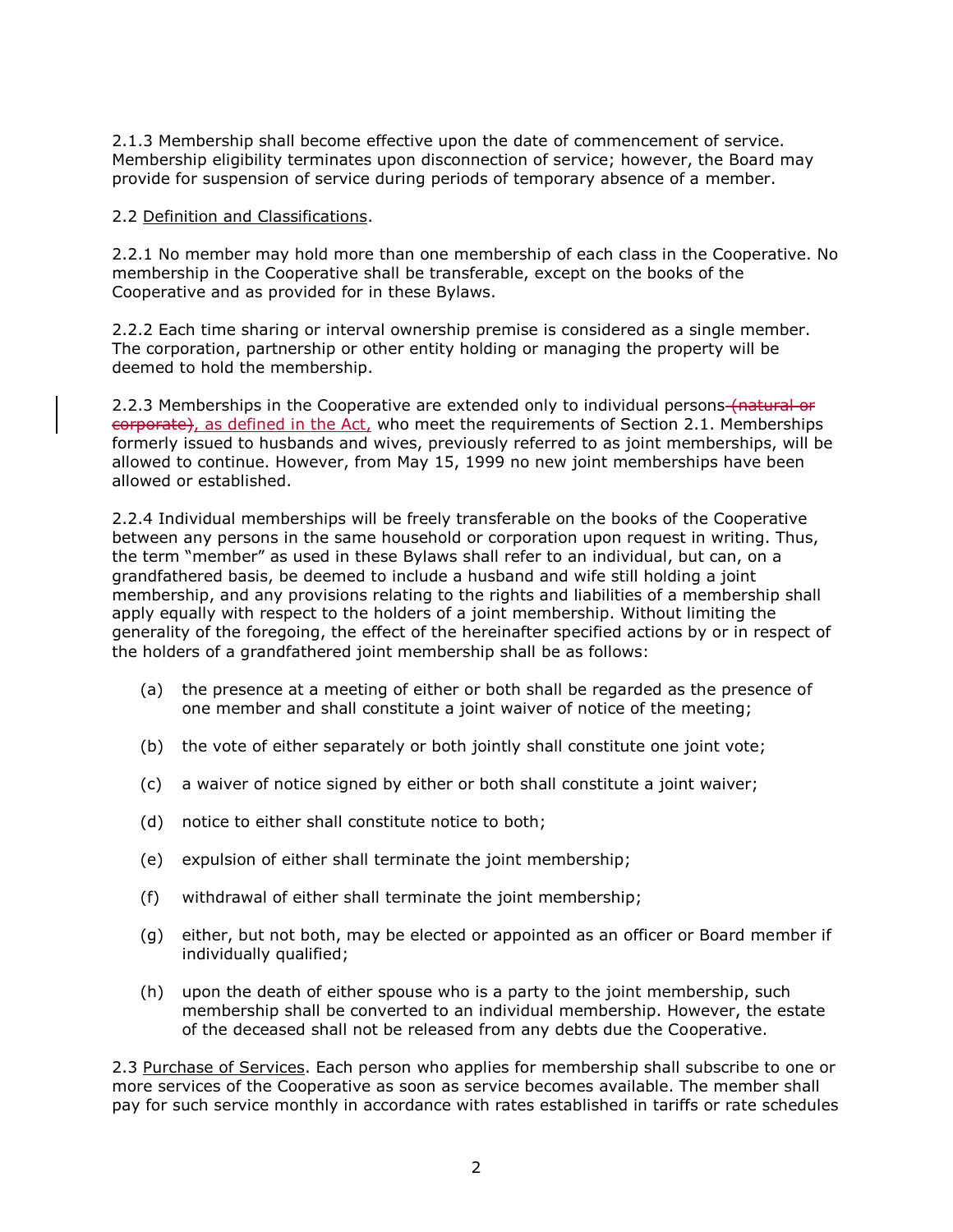as fixed by the Board. It is expressly understood that amounts in excess of cost received by the Cooperative for all telecommunications services are furnished by members as capital from the moment of receipt, and each member shall be credited with the capital so furnished as provided in Articles X and XI of these Bylaws. However, the Cooperative is not obligated to furnish such credits for services which are not billed and collected by the Cooperative, even when such services are partially rendered over the facilities of the Cooperative. Each member shall pay the above amounts owed by him or her to the Cooperative as and when the same shall become due and payable.

#### 2.4 Termination of Membership.

2.4.1 Any member may withdraw from membership upon compliance with such uniform terms and conditions as the Board may prescribe. The Board may, by the affirmative vote of not less than 2/3 of all the members of the Board, expel any member who fails to comply with any of the provisions of the Articles of Incorporation, Bylaws<sub>7</sub> or rules and regulations adopted by the Board, but only if such member shall have been given notice by the Cooperative that such failure makes him/her liable to expulsion and such failure shall have continued for at least ten days after such notice was given. Any expelled member may be reinstated by vote of the Board or by vote of the members at any annual or special meeting.

2.4.2 Upon the withdrawal, death, cessation of service or expulsion of a member, the membership of such member shall thereupon terminate and will be so recorded on the books of the Cooperative. Termination of membership in any manner shall not release a member or his/her estate from any debts due the Cooperative nor do unpaid bills release members from their obligations under the sethe Articles of Incorporation, Bylaws or rules and regulations approvedadopted by the Board.

#### 2.5 Member Agreement.

The members of the Cooperative, by dealing with the Cooperative, acknowledge that the terms and provisions of the Articles of Incorporation and Bylaws shall constitute and be a contract both between the Cooperative and each member, and further, among all the members themselves individually. Both the Cooperative and the members are bound by such contract, as fully as though each member had individually signed a separate instrument containing such term and provisions with the Cooperative and each of its members. The provisions of this Article of the Bylaws shall be called to the attention of each patronmember of the Cooperative by posting in a conspicuous place in the Cooperative's office or by publication distributed by the Cooperative to its members.

#### **ARTICLE III**

Rights and Liabilities of the Cooperative and the Members

3.1 Service Obligations. The cooperativeCooperative will use reasonable diligence to furnish adequate and dependable services, but it cannot and does not guarantee uninterrupted services nor will it always be able to provide every service desired by each individual member.

3.2 Cooperation of the Members in the Extension of Services. The cooperation of members of the Cooperative is imperative to the successful, efficient and economical operation of the Cooperative. Members who are receiving or who are requesting service shall be deemed to have consented to the reasonable use of their real property to construct, operate, maintain, replace or enlarge communications lines, overhead or underground. Including, including all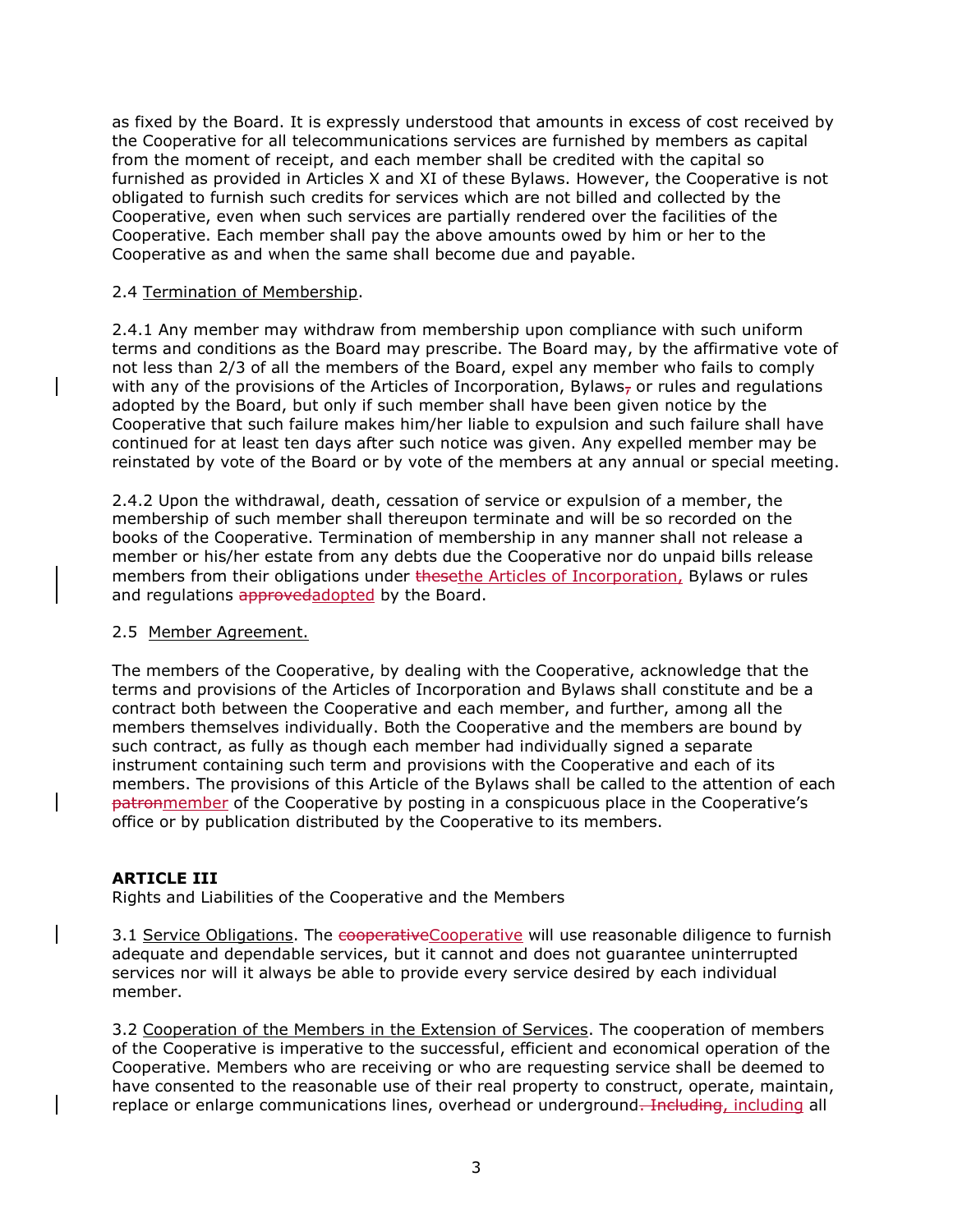conduit, cables, wires, surface testing terminals, markers and other appurtenances under, through, across and upon any real property or interest therein owned or leased or controlled by said member at no cost to the furnishing of communication service to said member and at no cost to the Cooperative. When requested by the Cooperative, the member does agree to execute any easement or right-or-way contract on a form to be furnished by the Cooperative.

3.3 Nonliability for Debts of the Cooperative. The private property of the members shall be exempt from execution or other liability for the debts of the Cooperative, and no member shall be liable or responsible for any debts or liabilities of the cooperativeCooperative.

3.4 Property Interest of Members Upon Dissolution. Upon dissolution, after:

3.4.1 All debts and liabilities of the Cooperative have been paid;

3.4.2 All capital furnished through patronage has been retired as provided in these Bylaws.

The remaining property and assets of the Cooperative shall be distributed among the members and former members in the proportion which the aggregate patronage of each member and former member bears to the total patronage of all such members and such former members on the date of dissolution, unless otherwise provided by law.

Any indebtedness due to the Cooperative from the holders of equities in the Cooperative may be offset by the Cooperative before retirement of such equities.

#### **ARTICLE IV**

Meetings of Members

4.1 Annual Meeting. The annual meeting of members shall be held in each calendar year in such place and at such time as the Board of Directors may determine in the best interest of the members. At such meeting, Board members shall be elected, reports for the previous fiscal year shall be presented, and such other business as may come before the meeting shall be transacted. It shall be the responsibility of the Board to make adequate plans and preparations for the annual meeting. Failure to hold the annual meeting at the designated time shall not work a forfeiture or dissolution of the Cooperative, nor affect the validity of any action.

4.2 Special Meetings. Special meetings of the members may be called at any time by the Chairman of the Board or the Board of Directors, and a special meeting shall be called by the Secretary upon request therefore in writing signed by not less than ten percent (10%) of the members of the Cooperative stating the business to be brought before the meeting. Such special meeting shall be held within Clackamas County, Oregon. Calls for special meetings for the members shall specify the time, place and purpose of such meeting, and no business other than that specified in the call shall be considered at such meeting.

4.3 Notices. Written notice of every annual or special meeting of the members stating the time and place, and in the case of a special meeting, the purpose thereof, shall be given to each member at such address of the member as appears on the records of the Cooperative, not less than seven days nor more than thirty (30) days prior to the date fixed for such meeting. The presence of a member at a meeting shall constitute a waiver of notice by that member. The incidental or unintended failure of any member to receive notice of an annual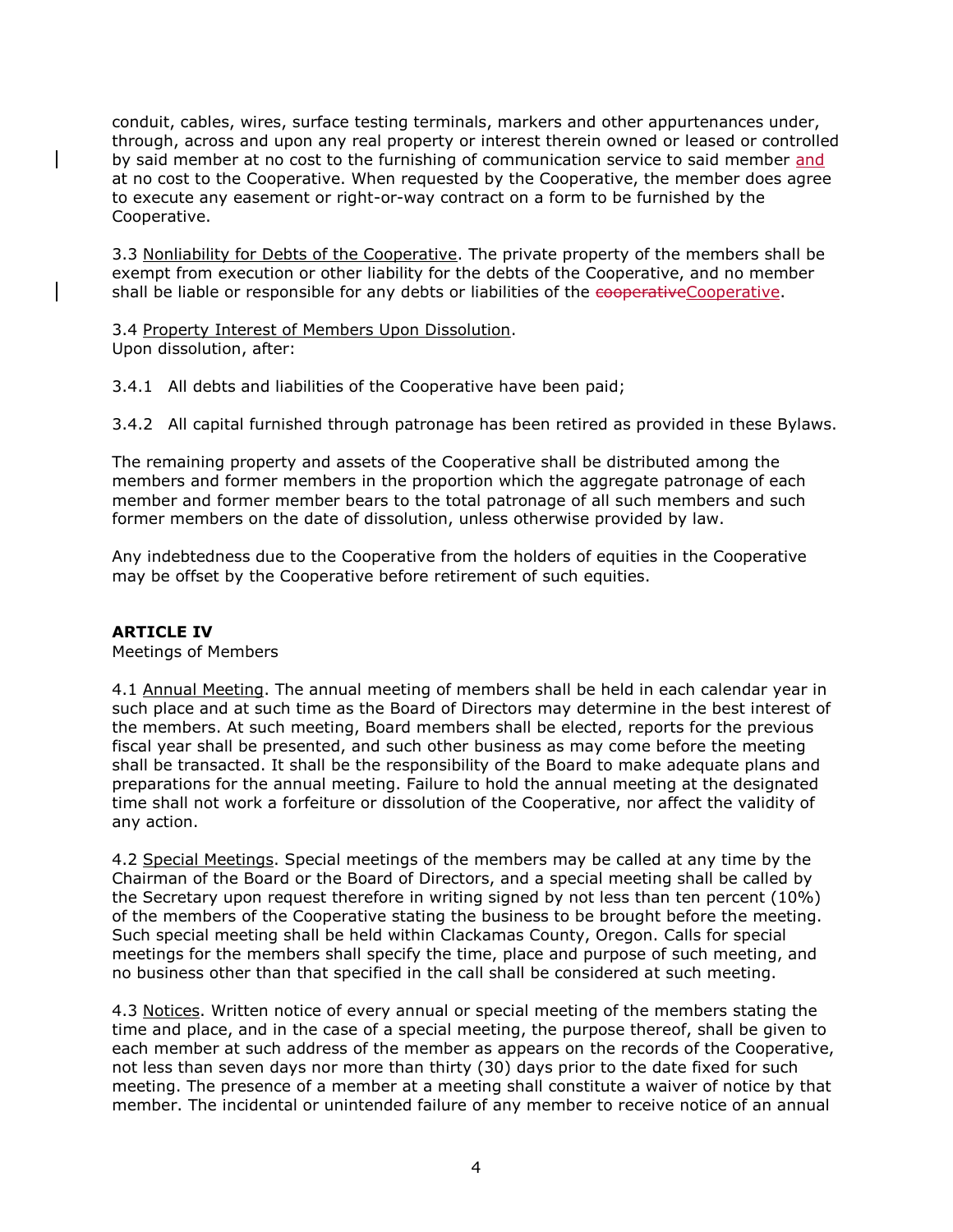or special meeting of the members shall not invalidate any action which may be taken by the members at any such meeting.

4.4 Quorum. The members present at any meeting shall constitute a quorum for the transaction of business. At all meetings of the members, the Secretary shall affix to the meeting minutes, or incorporate therein by reference, a list of those members who were registered as present in person.

4.5 Order of Business. The order of business at the annual meeting of the members and, so far as possible at all other meetings of the members, shall be conducted under the policies established by the Board.

4.6 Voting.

4.6.1 Each member shall be entitled to one vote. All questions, except those involving multiple choice issues or determinations, shall be decided by a vote of a majority of the members voting thereon in person except as otherwise provided by law, the Articles of Incorporation, or these Bylaws. Multiple choice issues or determinations shall be decided by a plurality vote.

4.6.2 Voting by proxy shall not be permitted, but a member that is a corporation, association, partnership, state or government agencyperson, other than a natural person, may designate a representative to cast its vote.

4.6.3 Upon the call of any member for a vote by ballot on any issue, the vote on such matter shall be by ballot. It shall be the duty of the presiding officer to call for a vote by ballot on any matter which he believes will be contested.

4.6.4 The Board of Directors may cause to be submitted by mail ballot any question to be voted at any meeting of the members including the election of directors. In such event the Secretary shall cause to be mailed to each member along with the notice of the meeting, the ballot on each question and a voting envelope. The ballot may be cast only in a sealed envelope which is authenticated by the member's signature. A vote so cast shall be counted as if the member were present and voting in person.

**ARTICLE V**

Board of Directors

5.1 Number./Service Area Representation.

5.1.1 The business and affairs of the Cooperative shall be managed by a Board of fivesix members which shall exercise all the powers of the Cooperative except such as by law, the Articles of Incorporation, or these Bylaws conferred upon or reserved to the members.

5.1.2 One Board member shall be elected from among and by the members from within the Mount Angel Service Area. The Mount Angel Service Area shall be the area defined by the Oregon Public Utilities Commission.

5.1.3 The remaining five Board members shall be elected at-large from among and by all of the members of the Cooperative excluding those members located in the Mount Angel Service Area.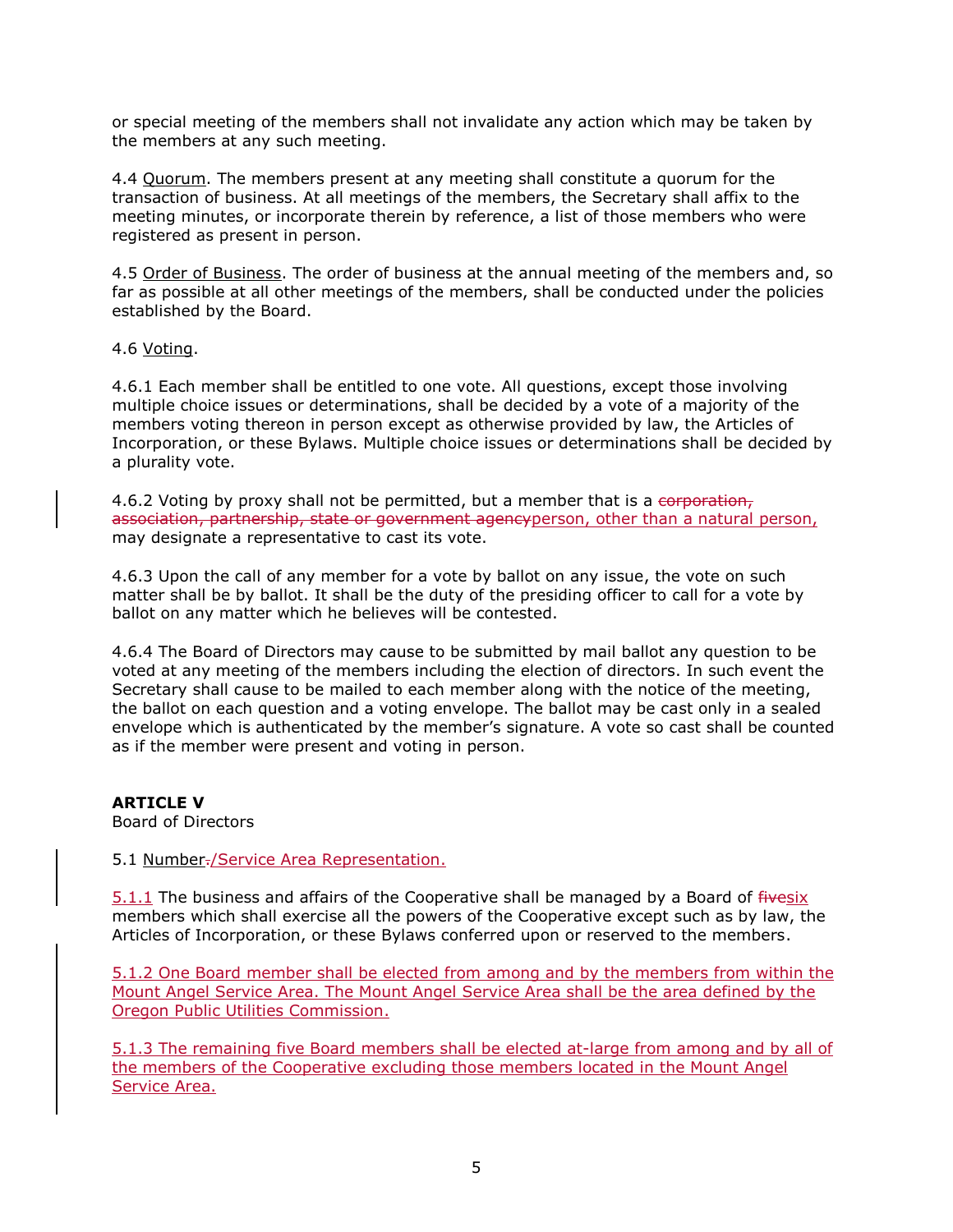5.1.4 Upon approval of these Bylaws, the Mount Angel Service Area Board position shall be deemed vacant and, as such, shall be filled pursuant to Article 5.3. The term of the Mount Angel Service Area Board position shall be deemed to commence at the annual meeting in 2017 and continue on a three-year term rotation thereafter.

5.2 Election and Term of Office. Directors shall be nominated and elected for three-year terms. Terms shall be staggered so that not more than two terms shall expire in one year. At each annual meeting, directors shall be elected to fill the vacancies in office expiring at such annual meeting and such directors shall be elected for a three-year term. All directors shall serve until successors are elected and assume office, or until their death, resignation or removal.

5.3 Vacancies. Vacancies on the Board of Directors, for whatever reason, shall be filled by a majority vote of the remaining members of the Board. Directors appointed to the Board shall fill the remainder of the unexpired term of the Board position to which they were appointed.

## 5.4 Qualifications of Directors.

5.4.1 No person shall be eligible to become or remain a member of the Board of Directors Cooperative who:

- (a) is closely related to an incumbent director or an employee of the Cooperative. As used here, "closely related" means a person who is related to the principal person by consanguinity or affinity, to the second degree or less - that is, a person who is either a spouse, child, grandparent, parent, brother, sister, aunt, uncle, nephew or niece, by blood or in law, of the principal. However, no incumbent director shall lose eligibility to continue inon the employment Board of the Cooperative if he or she becomes a close relative of a director because of a marriage to which he or she was not a party; or
- (b) is not a member of the Cooperative or a representative of a member who is other than a natural person; or
- (c) is not a bona fide resident of the area served by the Cooperative; or
- (d) is an employee of the Cooperative or in any way financially interested in a competing enterprise or a business engaged in selling communication services or communication supplies or maintaining communication facilities; however, the Board may grant exceptions for "de minimis" competing enterprises; or
- (e) is a former employee of the Cooperative, or any of the Cooperatives subsidiary companies, within five (5) years of their separation from such employment.

5.4.2 To remain a director, the director must attend two-thirds (2/3) or more of the regular meetings during each twelve-month period beginning with the month of his/her election. Upon establishment of the fact that a director is in violation of any of the provisions of this section, the efficeBoard position shall be deemed vacant.

5.4.3 A director may resign at any time by written notice delivered to the Board of Directors, the president or secretary of the Cooperative. A resignation is effective when the notice is delivered unless the notice specifies a future date.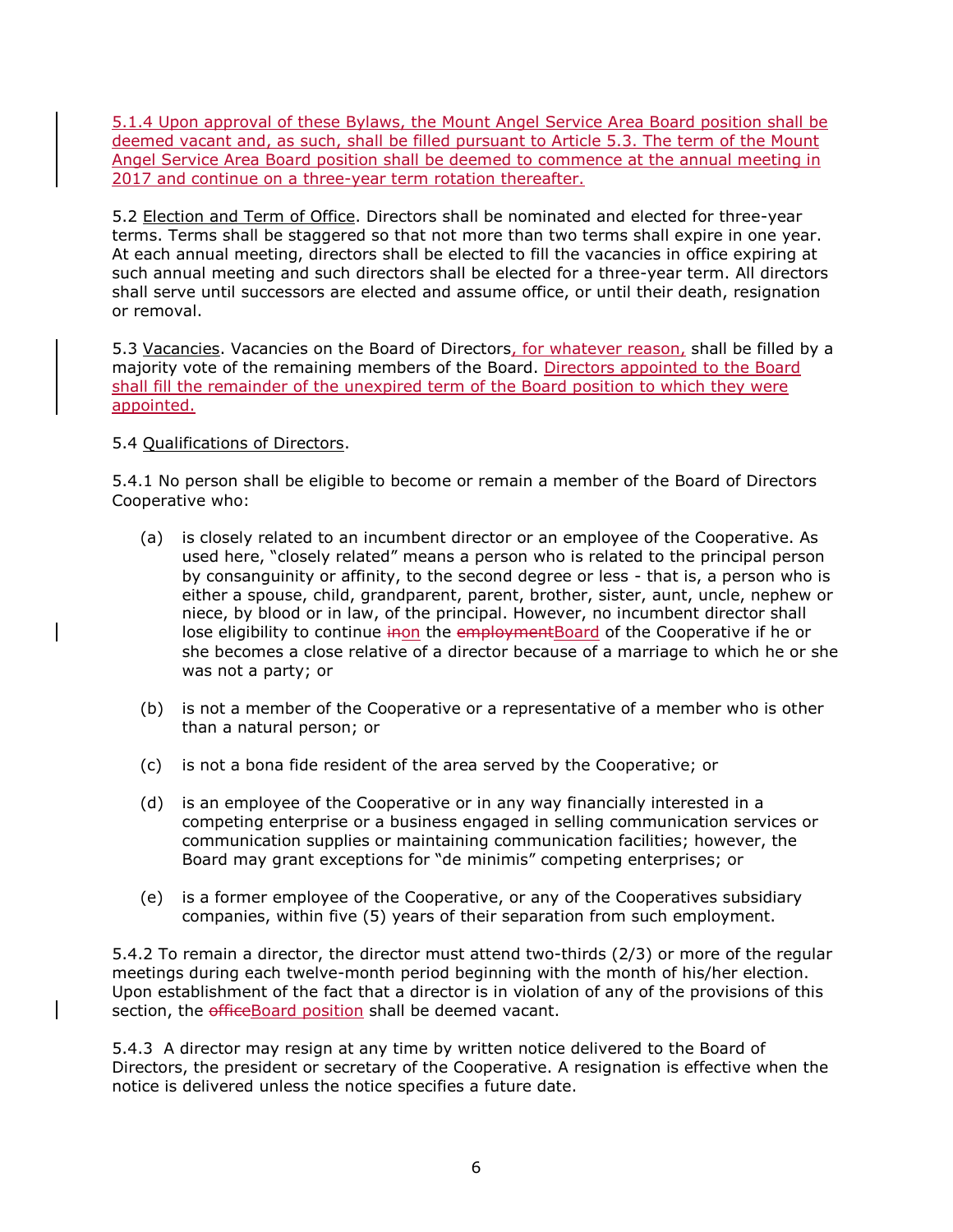#### 5.5 Effect of Disqualification.

5.5.1 Termination of membership in the Cooperative by a director who was a member, or by a member of the Cooperative other than a natural person whom the director represents shall automatically create a vacancy in such director's office as such.

5.5.2 Upon establishment of the disqualification of a director by reason of noncompliance with Section 5.4.2, the Board of Directorsposition shall remove such director from officebe deemed vacant. Nothing contained in this section shall affect in any manner whatsoever the validity of any action taken at any meeting of the Board.

5.6 Compensation of Directors. Board members shall, as determined by resolution of the Board, receive a fixed sum for each day or portion thereof spent on Cooperative business, such as attendance at meetings, conferences and training programs or performing committee assignments when authorized by the Board. If authorized by the Board, Board members may also be reimbursed for expenses actually and necessarily incurred in carrying out such Cooperative business or granted a reasonable per diem allowance by the Board in lieu of detailed accounting for some of these expenses.

5.7 Removal of Directors. Any director may be removed from office at an annual or special meeting of the members by a majority vote of all members voting at such meeting, provided:

- (a) the petition must be signed by at least ten percent (10%) of the membership requesting the removal of the director. The petition shall state the reason(s) for the requested removal;
- (b) the petition shall be filed with the Secretary of the Cooperative at least forty-five (45) days prior to the annual or special meeting;
- (c) the director whose removal is sought is given fifteen (15) days to respond in writing to answer such reason(s) for removal;
- (d) it shall be the duty of the Secretary of the Cooperative to include such statement of reasons for removal and the response of the director whose removal is sought in the meeting notice;
- (e) at the meeting of the members at which the charges are to be considered, the Board member shall have an opportunity at the meeting to be heard in person or by counsel to present evidence in respect to the charges, and the person or persons bringing the charges against him shall have the same opportunity;
- (f) the question of the removal of such Board member shall be considered and voted upon at the meeting of the members;
- (g) no director shall be removed from office unless by a vote of a majority of the members present;
- (h) any vacancy created by such removal may be filled by a vote of the members at such meeting without compliance with the Bylaws provisions with respect to nominations.
- 5.8 Nominations of Directors.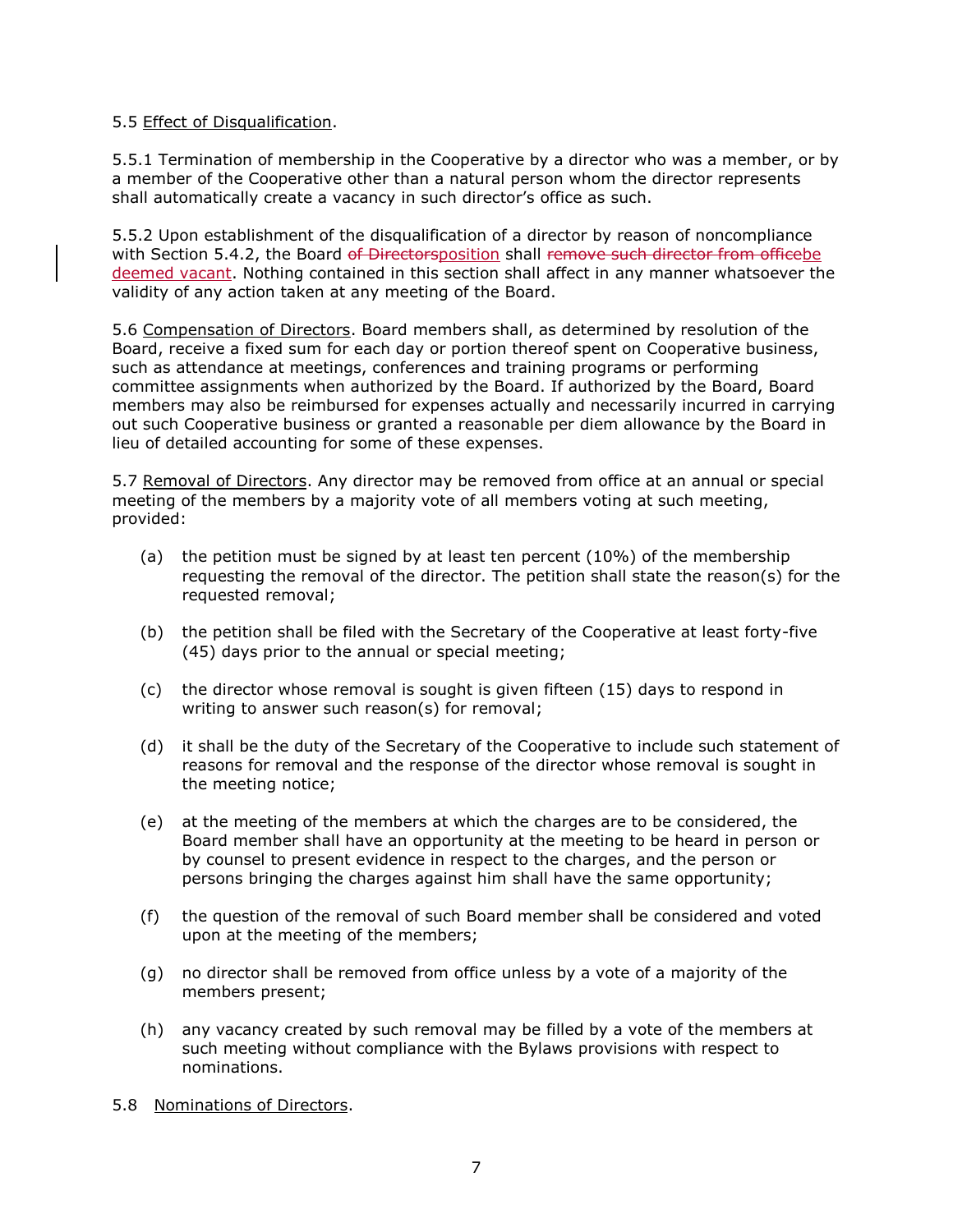5.8.1 A nominating committee of five members shall be appointed by the Board Chair not less than one hundred twenty (120) days before each annual meeting. At least three of such committee shall be other than Board members. It shall be the duty of the nominating committee to file with the Secretary of the Cooperative the nominations for directors at least ninety (90) days prior to the annual meeting.

5.8.2 Any twenty-five (25) or more members, acting together, may make nominations for directors for such positions by petition. The petitions and instructions for obtaining signatures will be made available at the Cooperative business office. Petitions shall be filed with the Secretary of the Board not less than forty five (45) days prior to the meeting at which directors are to be elected.

5.8.3 There shall be no nominations allowed from the floor.

## **ARTICLE VI**

Meetings of the Board

6.1 Regular Meetings. A regular meeting of the Board shall be held without notice, immediately after, and at the same place as, the annual meeting of the members for the purpose of electing officers as hereinafter provided and for completing their organization for the coming year, and may transact such other business as may come before the meeting. Regular meetings of the Board shall also be held at such time and place as designated by the Board. Such regular meetings may be held without notice other than sucha resolution fixing the time and place thereof. A minimum of at least ten (10) regular meetings shall be held each year.

6.2 Special Meetings. Special meetings may be held at such time and place as the majority of the Board of Directors or the Board Chair determine. Any business may be transacted at such meeting.

6.3 Notices. The meetings of the Board, whether special or regular, may be held on twentyfour (24) hourshours' notice given personally, by mail, telephone or electronic media. Attendance at a meeting shall constitute a waiver of notice thereof. Any notice required to be given to a director of meetings of the Board of Directors may be waived in writing either before or after the time at which such notice should be given and such waiver shall have the same force and effect as though due notice had been given.

6.4 Quorum. At all regular and special meetings of the Board of Directors, a majority of the directors then in office shall constitute a quorum. A vote of a majority of Board Members present shall be the act of the Board; however, no action of the Board shall be taken except upon the affirmation vote of at least three directors. The Board Chair shall not vote unless there is a tie vote by the Board of Directors present at a meeting.

6.5 Meeting by Conference Telephone or Similar Communications Equipment Permissible. Members of the Board of Directors may hold a meeting of the Board by means of conference telephone or similar communications equipment by means of which all persons participation in the meeting shall constitute presence in person at the meeting.

6.6 Action Without a Meeting. Any action which may be taken at a meeting of the Board of Directors may be taken without a meeting inif unanimous consent in writing setting forth the action so taken is signed by all of the directors, including the Board Chair. Such consent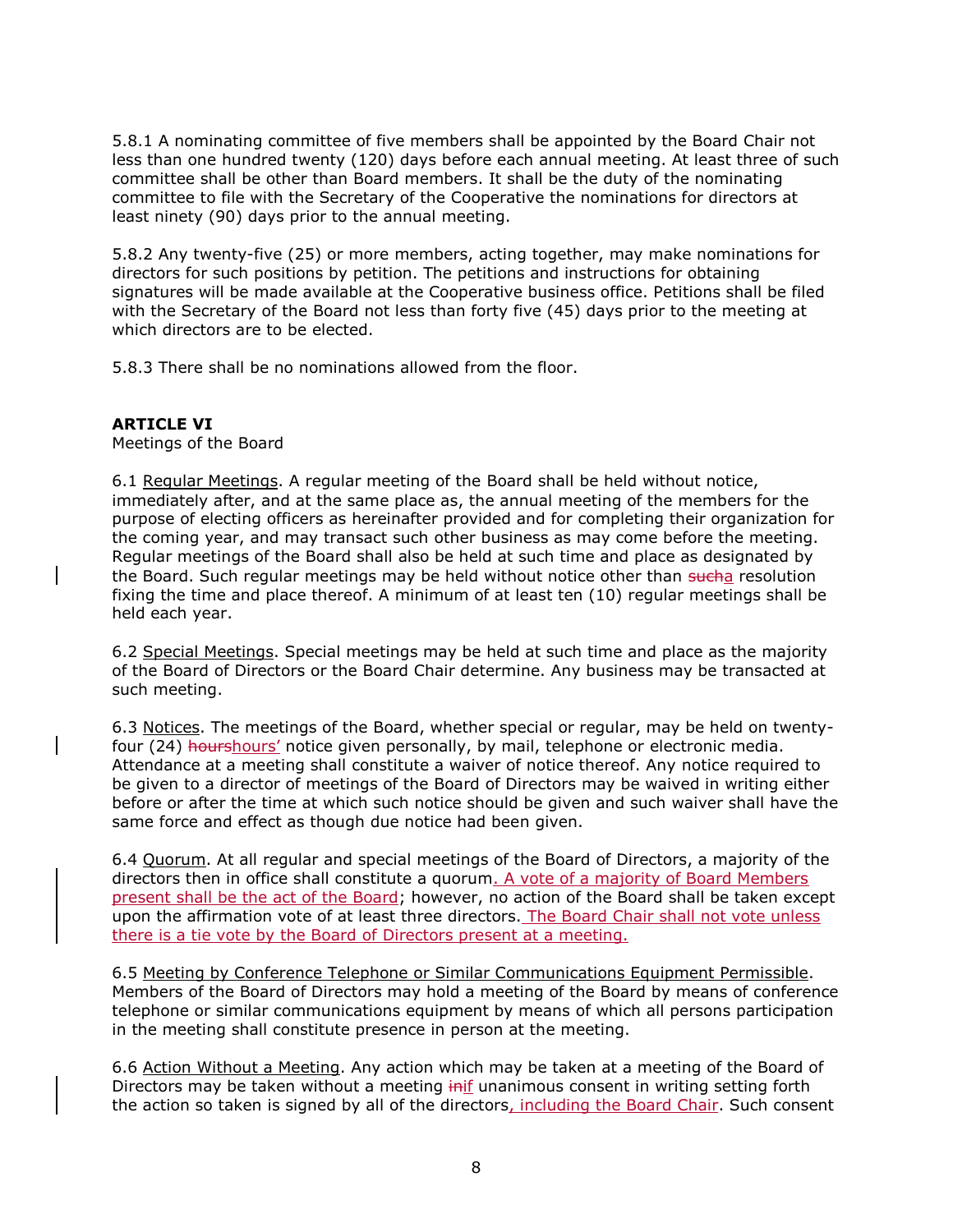shall have the same force and effect as unanimous vote at a meeting.

6.7 Conflict of Interest. A conflict of interest is a contract or transaction with the Cooperative in which a director has a direct or indirect interest ("Conflict of Interest Transaction").

6.7.1 Direct Interest. A director has a direct interest in a contract or transaction with the Cooperative if the director, or his/her immediate family, is a party to a contract or transaction with the Cooperative.

6.7.2 Indirect Interest. A director has an indirect interest in a contract or transaction with the Cooperative if at least one party to the contract or transaction is another entity:

(a) in which the director has a material or financial interest, or is a general partner; or

## (b)

of which the director is a director, officer, or trustee.

6.7.3 Conflict of Interest Transactions. Regardless of the presence or vote of a director interested in a Conflict of Interest Transaction, a Conflict of Interest Transaction may be approved, and a Board Quorum satisfied, if the material facts regarding the Conflict of Interest Transaction and the director's interest, are disclosed or known to the Board, and a majority of more than one director with no interest in the Conflict of Interest Transaction votes in good faith to approve the Conflict of Interest Transaction.

6.7.4 Fair Conflict of Interest Transaction. A Conflict of Interest Transaction that is approved pursuant to this Bylaw, or that is fair to the Cooperative when entered or approved pursuant to this Bylaw, is not, solely by reason of being a Conflict of Interest Transaction:

(a) void or voidable; or

(b) the basis for imposing liability on a Director interested in the Conflict of Interest Transaction.

#### **ARTICLE VII**

Powers and Duties of Directors

7.1 General Powers and Management. The Board of Directors shall exercise all of the powers of the Cooperative except such as are by law, the Articles of Incorporation, or these Bylaws conferred upon or reserved to the members. The Board of Directors shall manage the business and conduct the affairs of the Cooperative and shall make the necessary rules and regulations, not inconsistent with the laws or with these Bylaws, for the management of the business and the guidance of the officers, employees and agents of the Cooperative.

7.2 Rules, Regulations, Rate Schedules and Contracts. The Board of Directors shall have power to make, adopt, amend, abolish and promulgate such rules, regulations, rate schedules, contracts, security deposits and any other types of deposits, payments or charges, including contributions in aid or construction, not inconsistent with law or the CertificateArticles of Incorporation or Bylaws, as it may deem advisable for the management, administration and regulation of the business and affairs of the Cooperative or, cause such to be submitted for any appropriate regulatory approval.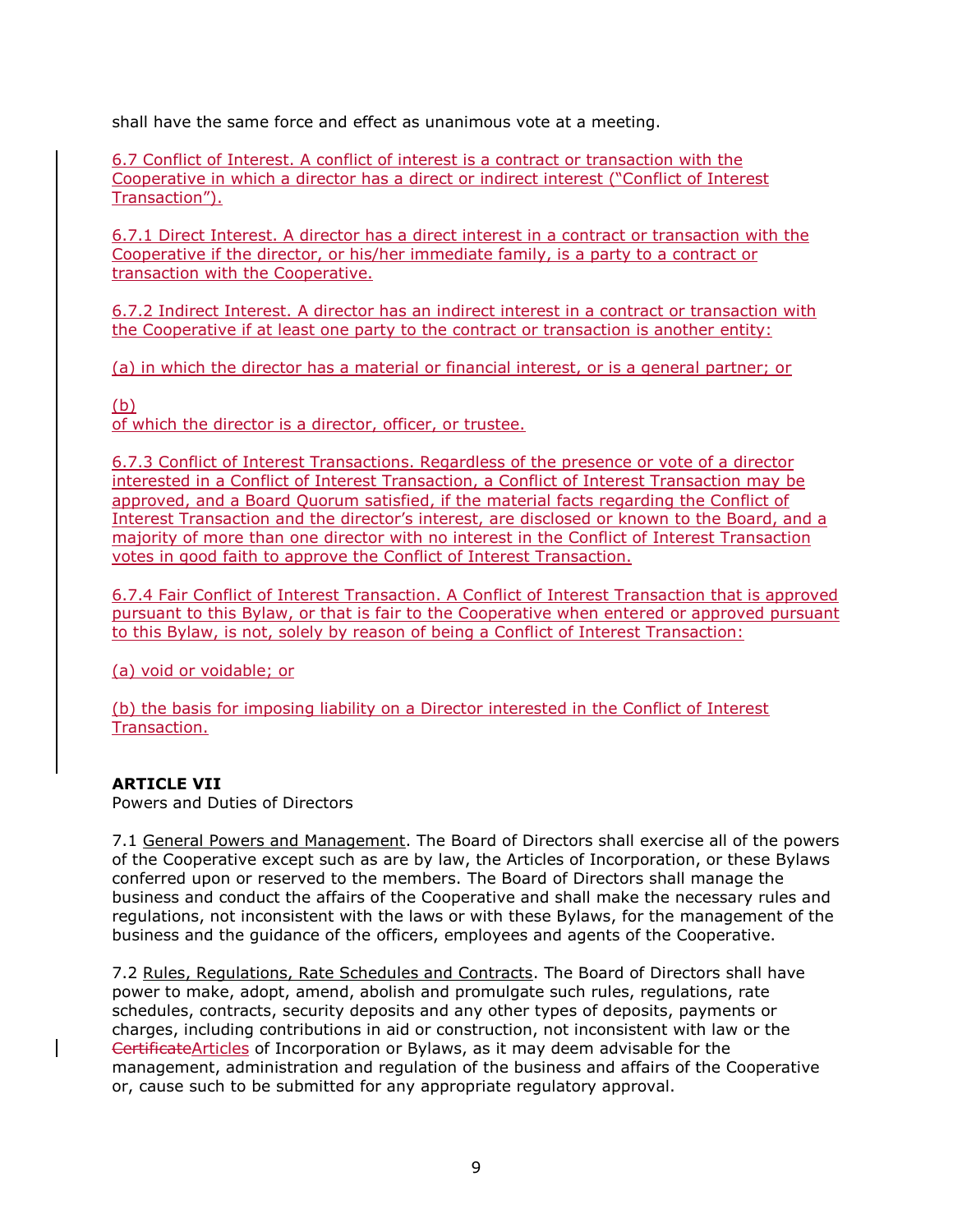7.3 Bonds. The Board of Directors shallmay require all officers, agents and employees charged by the Cooperative with responsibility for the custody of any of its funds or property to give a bond with sufficient surety for the faithful performance of their official duties, the premium on such bonds to be paid by the Cooperative. Alternatively, the Board of Directors may purchase insurance to cover such circumstances.

7.4 Accounting Systems and Reports. The Board of Directors shall cause to be established and maintained a complete accounting system of the Cooperative's financial operations and condition, and shall, after the close of each fiscal year, cause to be made a full, complete and independent audit by a certified public accountant of the Cooperative's accounts, books and records reflecting financial operations during, and financial condition as of the end of, such year. A full and accurate summary of such audit reports shall be submitted to the members at the succeeding annual meeting of the members. The Board may authorize special audits, complete or partial, at any time and for any specified period of time.

7.5 Selection of Depository. The Board of Directors shall have power to select one or more institutions to act as depository of the funds of the Cooperative and to determine the manner of receiving, depositing and disbursing the funds of the Cooperative and the form of checks and the person or persons by whom same shall be signed, with the power to change such institutions and the officer or officers, employee or employees, person or persons signing said checks and the form thereof at will.

7.6 Records. It shall be the duty of the Board of Directors to cause to be kept a complete record of all of its acts and the proceedings of its meetings, to cause such records to be presented at the annual meeting a report reviewing the Cooperative's business for the year, and to supervise all officers and see that their duties are properly performed and that the business of the Cooperative is ably managed.

## **ARTICLE VIII**

8.1 Offices to be Filled. The principal officers of this Cooperative shall be a Board Chair, a Board Vice-Chair, President, one or more Vice-Presidents, Secretary and Treasurer. The offices of the Secretary and Treasurer may be combined in one person. At least one officer must be a director of the Cooperative. The other officers may be, but need not be, members of the Board of Directors. Such officers shall be elected by the Board at the first regular meeting of the Board of Directors each year, and their term of office shall be at the pleasure of the Board.

8.2 Board Chair. The Board Chair shall be the chief presiding officer and shall preside-or shall designate a presiding chair at all meetings of the Board of Directors and members and shall perform such other duties as may be prescribed from time to time by the Board of Directors or by the Bylaws of the Cooperative.

8.3 Board Vice Chair. The Board Vice Chair shall preside or shall designate a presiding chair at all meetings of the Board of Directors and members in the absence of the Board Chair, and shall perform such other duties as may be prescribed from time to time by the Board of Directors or by the Bylaws of the Cooperative.

8.4 President. The President shall be the chief operating and administrative officer of the Cooperative. In the absence of the Board Chair and Board Vice Chair, the President shall preside or shall designate a presiding chair at all meetings of the members and all meetings of the Board of Directors. The President shall act as directed by the Board of Directors. The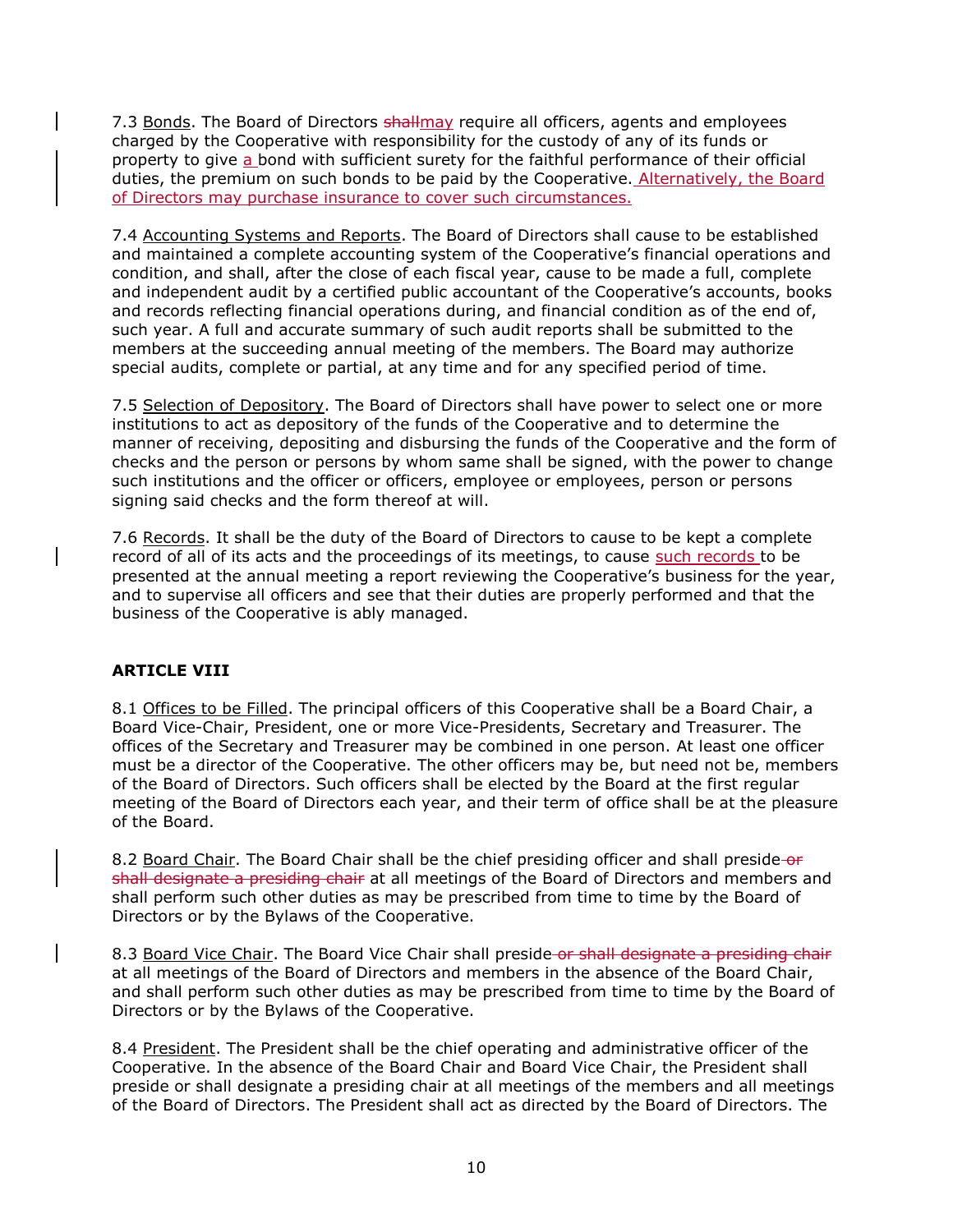President shall exercise such duties as customarily pertain to the office of President and shall have general and acting supervision over the property, business and affairs of the Cooperative. The President shall be the official representative of the Cooperative at all meetings in which the Cooperative is entitled to representation. The President shall execute, in the name of the Cooperative, all deeds, bonds, contracts and other obligations and instruments authorized by the Board of Directors to be executed, and the President shall have such other specific powers and perform such other duties as my be assigned from time to time by the Board of Directors.

8.5 Vice-President. The duty of the Vice-President shall be to assume the office of the President in his/her absence, and to perform such other acts and duties as may be prescribed by the Board of Directors.

8.6 Secretary-Treasurer. The Secretary-Treasurer shall:

- (a) keep or cause to be kept a complete record of all meetings of the members and of the Board of Directors;
- (b) keep or cause to be kept membership records of the Cooperative;
- (c) sign on behalf of the Cooperative all papers which he/she is authorized by the Board of Directors to sign;
- (e) serve all notices required to be served by law or these Bylaws;
- (f) keep such records, make such reports and perform such other duties as may be required of him/her from time to time by the Board of Directors.

In the event the Board of Directors determines that the office of Secretary and Treasurer should be held by two persons, then the Secretary shall perform all secretarial duties, and the Treasurer shall perform all financial duties, and each shall perform such other duties as may be required by the Board.

## **ARTICLE IX**

Indemnification

9.1 Indemnification of Director, Officer, Employee or Agent Permitted for Expenses Incurred in Legal Action. The Cooperative shall indemnify directors, officers, employees or agents for expenses incurred in legal actions in accordance with ORS 62.460462, et seq., and any amendments thereto.

9.2 Rights of Persons Indemnified. The indemnification provided by this Article shall not be deemed exclusive of any other rights which those seeking indemnification may be entitled under any bylaw, agreement, vote of members or disinterested Board members, or otherwise, both as to action in his/her official capacity and as to action in another capacity while holding such office, and shall continue as to a person who has ceased to be a Board member, officer, employee or agent, and shall inure to the benefit of the heirs, executors and administrators of such a person.

9.3 Insurance Coverage. The Cooperative may purchase and maintain insurance on behalf of any person who is or was a Board member, officer, employee, or agent of the Cooperative, or who is or was serving at the request of the Cooperative as a Board member,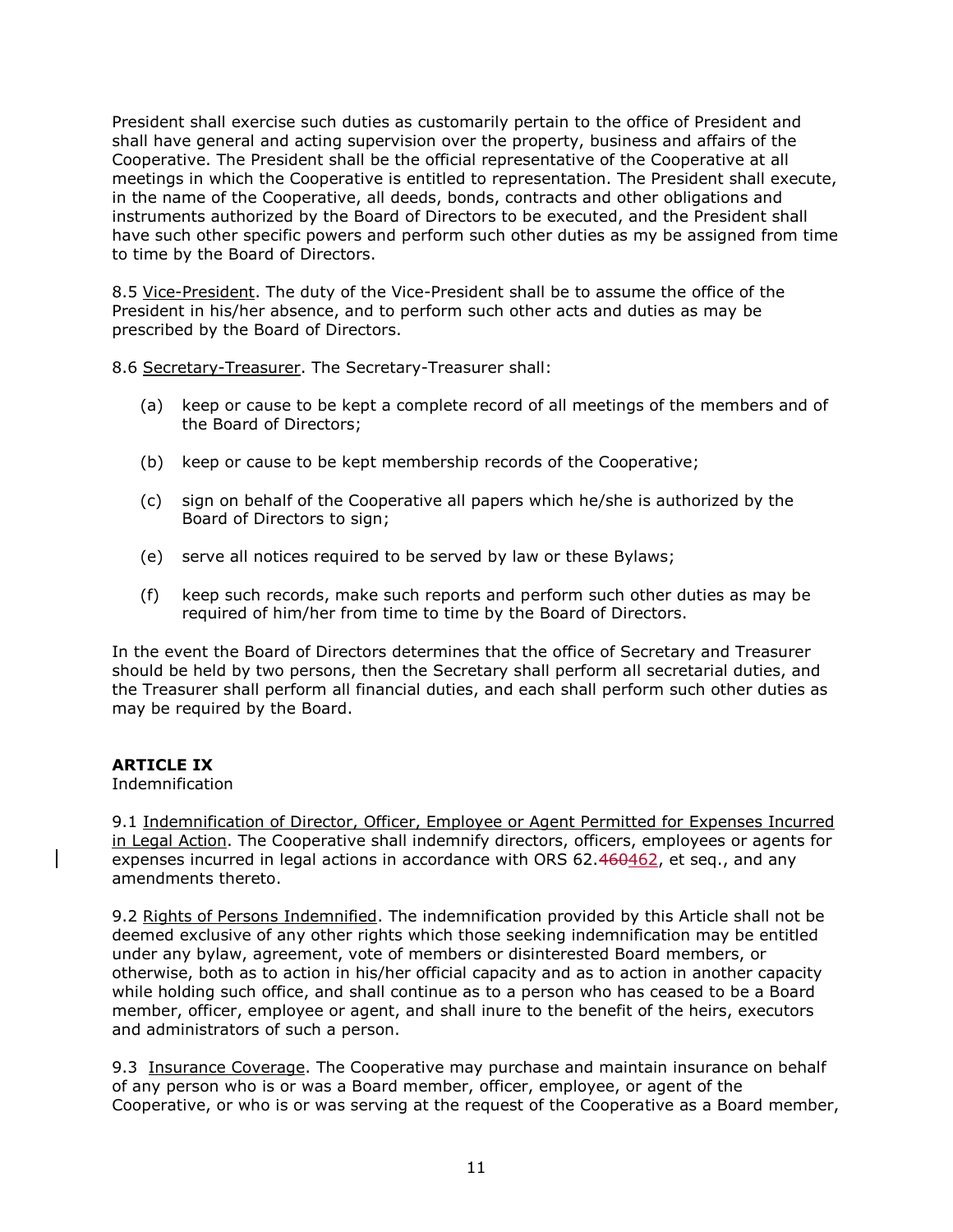officer, employee, or agent of another Cooperative, association, corporation, partnership, joint venture, trust, or other enterprise, against any liability asserted against such person and incurred by such person in any such capacity, or arising out of the status of such person as such, whether or not the Cooperative would have the power to indemnify such person against such liability under the provisions of this Article.

## **ARTICLE X**

Cooperative Operation

10.1 Interest or Dividends on Capital Prohibited. The Cooperative shall at all times be operated on a cooperative non-profit basis for the mutual benefit of its members. No interest or dividends shall be paid or will be payable by the Cooperative on any capital furnished by its members.

10.2 Non-Profit Organizations. The term "net savings" is used in this Article in the same manner as that term is used in the Oregon Cooperative Corporation Act, and net savings shall be determined in accordance with the provisions of such Act.

The net savings of providing telecommunications services as provided in Section 2.3 shall belong to its members in proportion to their respective patronage and shall be returned to such members either in the form of cash or credits to each member's capital account.

10.3 Application of Net Savings to Indebtedness. The Cooperative, at its sole option but without obligation, may withhold any and all net savings distributable to a member and apply the same to the indebtedness such member may owe the Cooperative. In such event, however, the Cooperative shall give such member written notice of the amount so applied.

10.4 Allocation of Loss. If there is a net loss from providing telecommunications services in any year, the amount of such loss shall be handled in accordance with one of the two following alternatives as determined by the Board of Directors:

- (a) the loss shall be charged against unallocated equities; or
- (b) the loss shall be allocated to the members in proportion to their respective patronage for such year. The amount of such allocation shall be charged against the credits of such members to the member's equity account, with the most recent of such allocations being first cancelled. In the event there is not a sufficient credit in a member's equity account to absorb the allocation of loss, the balance of such allocation shall be offset against past and/or future allocations of net savings to such member's account as determined by Board policy until the balance of such account is reduced to zero.

10.5 Allocation of Non-Operating Income. All non-operating income received by the Cooperative, insofar as permitted by law, shall be:

- (a) used to offset any losses incurred during current or any prior fiscal year; and
- (b) to the extent not needed for that purpose, retained by the Cooperative in a reserve account for the financing of the construction or acquisition by the Cooperative of additional facilities, except to the extent otherwise determined by the Board.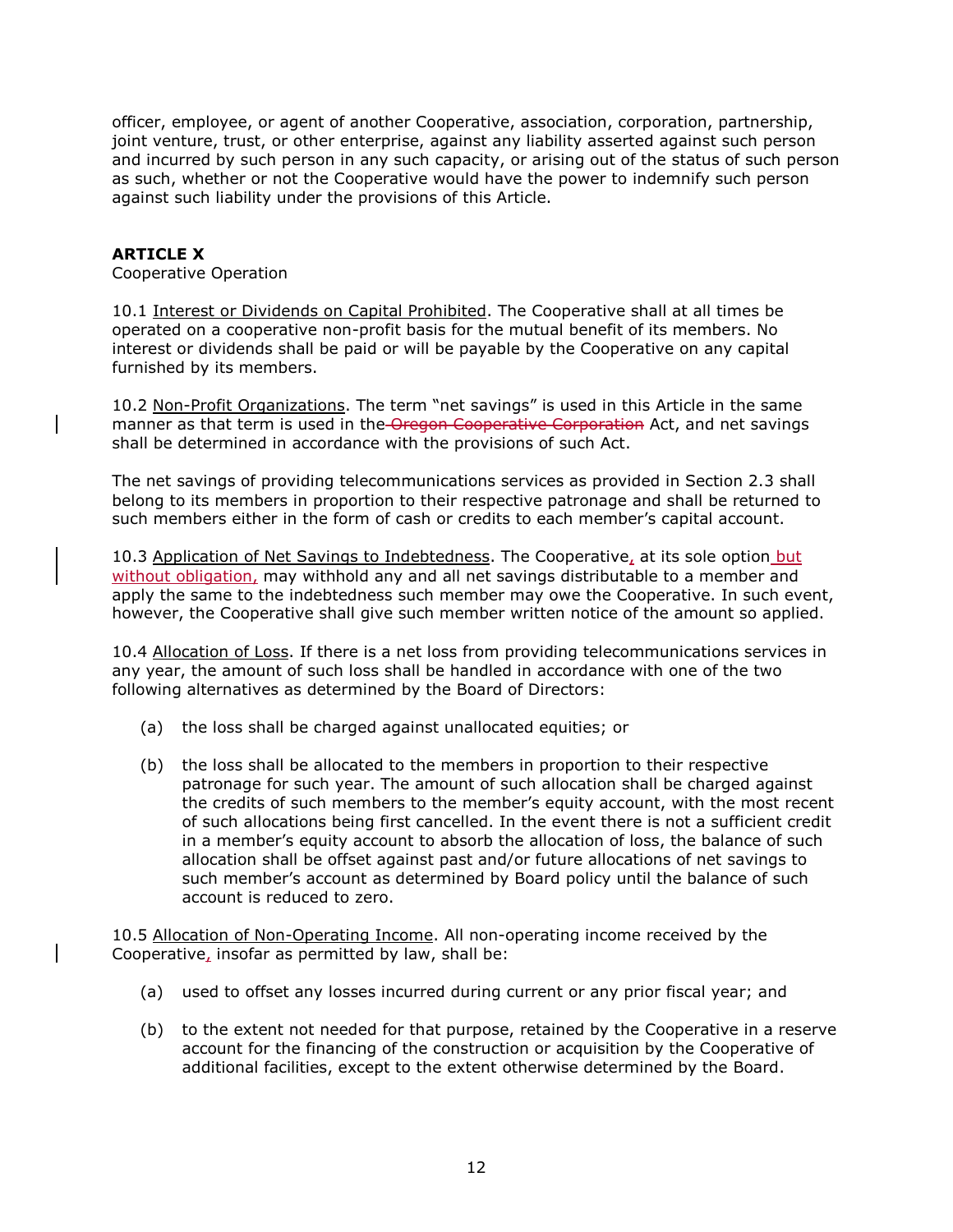10.6 Allocation of Extraordinary Items. Extraordinary items of income or expense attributable to the furnishing of telecommunications services during prior periods shall be allocated to members on the basis of their patronage during such prior periods. Such allocation is not required for amounts deemed by the Board of Directors to be immaterial.

## **ARTICLE XI**

## Capital

11.1 Member's Equity Amount. In furnishing of telecommunications services, the Cooperative's operation shall be so conducted that all members will furnish capital for the Cooperative through their patronage. The member's equity account in the Cooperative is part of the capital of the Cooperative and shall consist of that portion of the net savings from telecommunications services provided by the members not returned in cash to members and refunds of federal and state taxes received by the Cooperative on behalf of its members. All amounts received or receivable by the Cooperative from its members in excess of operating and expenses at the moment of receipt by the Cooperative are received with the understanding that they are furnished by the members as equity. The Cooperative shall establish a separate equity account for each of its members and allocate to such member's account the portion of such member's equity to which such member is entitled. The books and records of the Cooperative shall be set up and kept in such manner that at the end of each fiscal year, the amount of equity, if any, furnished by each member is clearly reflected and credited in an appropriate record to the equity account of each member, and the Cooperative shall notify each member of the amount of the credits to his/her account within a reasonable time after the close of each fiscal year. All such allocations shall be made in such manner as to record the year of such allocation as a series of such credits. All such amounts credited to the equity account of any member shall have the same status as though it had been paid to the member in cash in pursuance of a legal obligation to do so, and the member had then furnished the Cooperative corresponding amounts for equity. No interest shall be payable on such credits.

11.2 Transferability. Credits of a member to a member's equity account of the Cooperative may be assigned, but only on the books of the Cooperative, pursuant to written instructions from the assignor and only to:

- (a) the heirs or legatees of a deceased member; or
- (b) on written request of the member to his/her successor in occupancy in all or a part of such member's premises served by the Cooperative; or
- (c) back to the Cooperative; or
- (d) the Board, acting under policies of general application, shall authorize other types of assignments.

The Cooperative is authorized to negotiate capital credit settlement arrangements with bankrupt members.

11.3 Retirement of Member's Equity Credits. Credits to a member's equity account may be retired by the Board of Directors in its discretion and direction as to timing, method and type of retirement.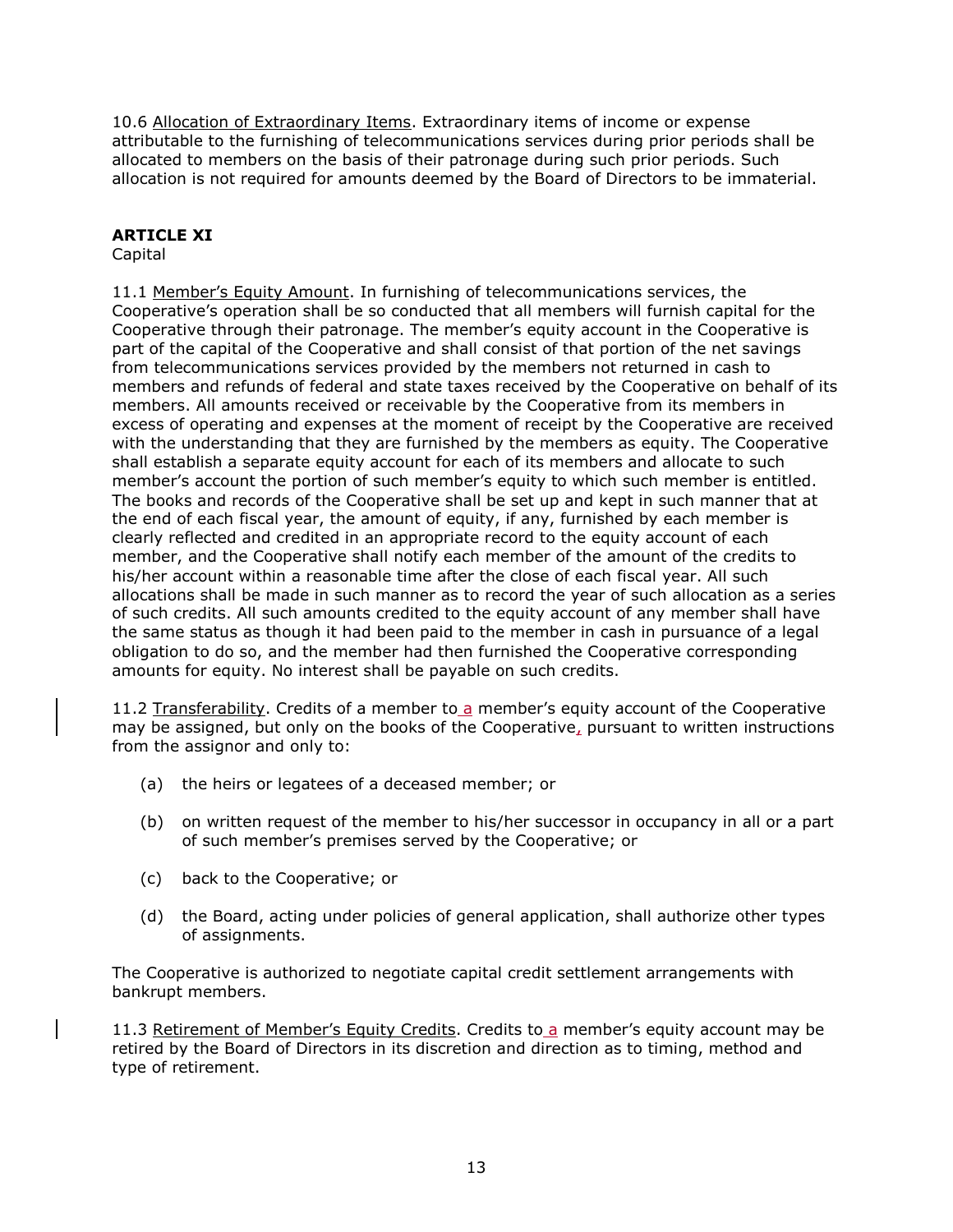If the Board of Directors at any time determines that retirement of credits to a member's equity account should cease for any reason, such process of retirement shall be stopped until the Board of Directors deems it advisable to continue such process. Any indebtedness due from the record holder of such a credit to the Cooperative may be offset by the Cooperative before the retirement of such certificate or any part thereof.

Upon the certification of the management of the Cooperative to the Board of Directors that the cost of redeeming credits of a member in a member's equity account up to a certain amount of such credits, but not in excess of \$10.00, exceeds the amount of such credits being redeemed, the Board may exclude from such retirement the credits of any member which would otherwise be retired but which are less than the amount so certified. The amount of credits from inactive accounts of less than \$10.00 shall be thereupon credited to retained capital of the Cooperative.

11.4 Credits Subordinate to Claims of Creditors. All credits to a member's equity account are subordinate in right to the claims of all creditors of the Cooperative.

11.5 Retirement of Member's Equity Credits in the Event of Death. Upon the death of an individual who is the original holder of credits to  $a$  member's equity account, then upon application of the personal representative of the estate, the heirs or assignees of such decedent, the Cooperative shall pay the estate of such decedents the amount established by policy by the Board of Directors from time to time. Thereafter, the remaining member's equity credits, if any, shall be retired in a general retirement under the provisions of these bylaws. Provided, however, the Board of Directors may establish a policy of general application to pay the remaining unretired member equity credits on a discounted basis so long as the financial condition of the Cooperative will not be impaired thereby.

11.5.1 If a partnership is the original holder of credits to a member's equity account and a partner dies, the interest of the deceased partner in such credits shall be redeemable at the request of the surviving partner or partners and of the personal representative of the deceased partner.

11.5.2 Credits held in the name of a husband or wife, or otherwise jointly held, shall be considered for the purpose of this section as if held by the surviving spouse or member. The interest shall be redeemed upon the death or the surviving spouse or member in the same manner as an individual decedent.

The Board of Directors may adopt such rules and regulations not inconsistent with this Bylaws section as may be necessary to carry out the purposes thereof.

11.6 Credits Held by Divorced Members. If credits to a member's equity account are held in the name of a husband and wife and such husband and wife are divorced, the Cooperative, unless otherwise notified in writing, shall be entitled to assume, for all purposes under this Article XI, that the parties to the divorce each had equal interests in such credits to a member's equity account.

11.7 Credits Held by Members Indebted to the Cooperative. Any indebtedness owned by a member to the Cooperative and not paid within sixty (60) days may be offset by the Cooperative against a member's equity account.

11.8 Retained Capital in Connection with Furnishing Other Services. In the event that the Cooperative should engage in the business of furnishing goods or services other than telecommunications services to members, all amounts received and receivable there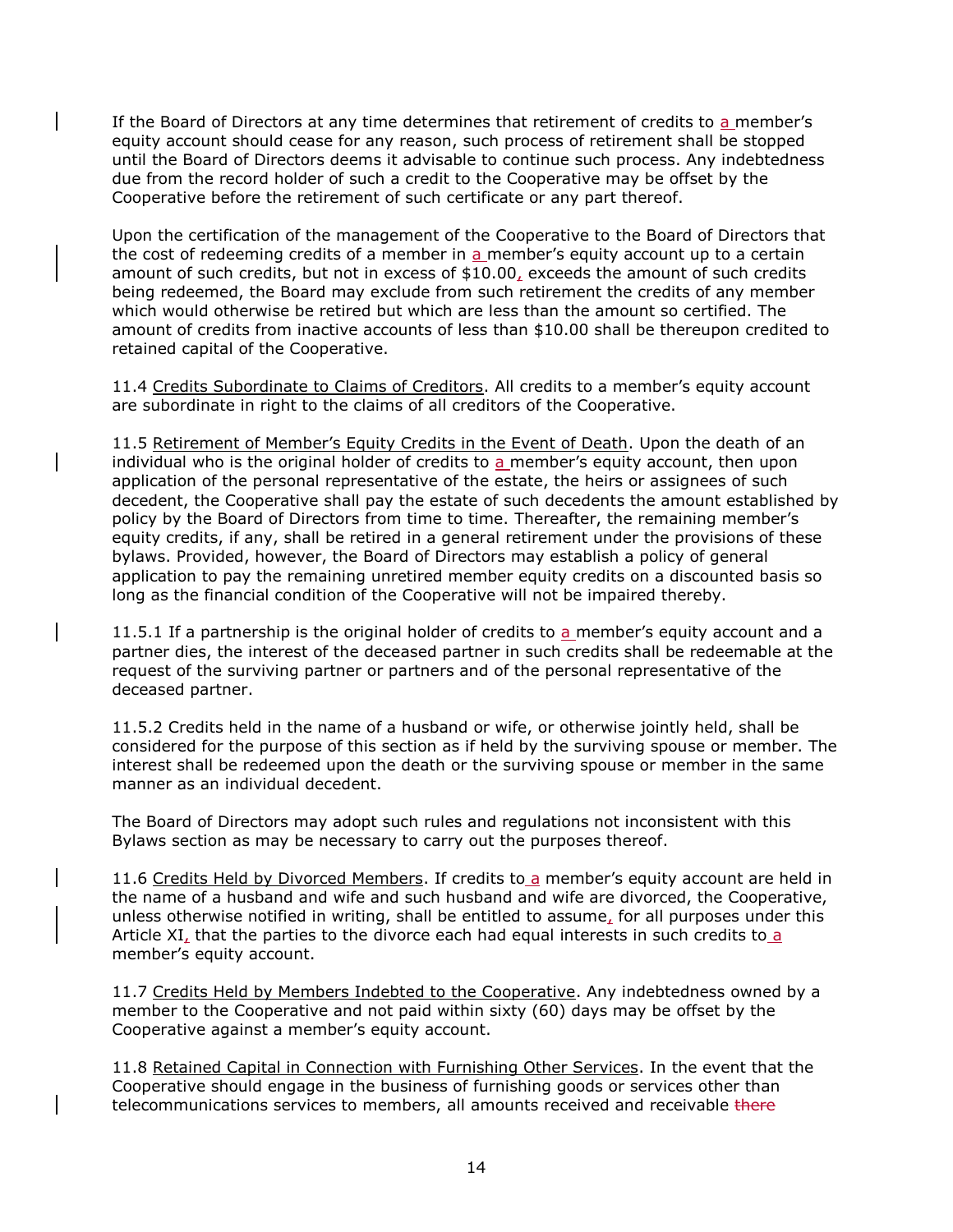fromtherefrom which are in excess of costs and expenses properly chargeable against the furnishings of such goods or services shall, insofar as permitted by law, be deemed retained capital and used at such time and for such purposes as the Board shall determine.

## **ARTICLE XII**

Sale or Other Disposition of Assets

12.1 Sale of Assets in Usual and Regular Course of Business. The sale, lease, exchange or other disposition of the property and assets of the Cooperative, when made in the usual and regular course of the business of the Cooperative, may be made on such terms and conditions and for such consideration as shall be authorized by the Board; and in such case no authorization or consent of members is required.

12.2 Sale or Disposition of Substantially All of Assets. A sale, lease, exchange or other disposition of all, or substantially all, of the property and assets, with or without the good will, of the Cooperative, if not made in the usual and regular course of its business which consists of privileges essential to the operation of providing telecommunications services to its members, may be made upon such terms and for such consideration as shall be authorized by affirmative vote of two-thirds (2/3) of all members. The members may approve the sale, lease, exchange or other disposition, and may fix, or may authorize the Board to fix, any or all of the terms and conditions thereof and the consideration to be received by the Cooperative.

12.3 The provisions of 12.1 and 12.2 shall not apply to a sale lease, lease sale exchange, transfer or other disposition to one or more telephone Cooperatives, if the substantive or legal effect thereof is to merge or consolidate with such other one or more telephone Cooperatives.

#### **ARTICLE XIII**

Merger or Consolidation

13.1.1 The Cooperative may consolidate or merge with an entity that provides telecommunications service. To consolidate or merge, the Cooperative must comply with these Bylaws and Oregon Revised Statutes Chapter 62.

13.1.2 To Consolidate or Merge, the Board must approve an agreement or plan to Consolidate or Merge ("Consolidation" or "Merger Agreement") consistent with Oregon Revised Statutes Chapter 62.

13.1.3 Member Approval. To Consolidate or Merge:

(a) after the Board approves a Consolidation or Merger Plan, a majority of the Members voting in person must approve the Consolidation or Merger Plan.

13.1.4 Notice. The Cooperative shall notify Directors of a Board Meeting and Members of a Member Meeting, at which Directors or Members may consider a Consolidation or Merger Plan. This notice must contain, or be accompanied by, a summary or copy of the Consolidation or Merger Plan as required by Oregon Revised Statutes Chapter 62.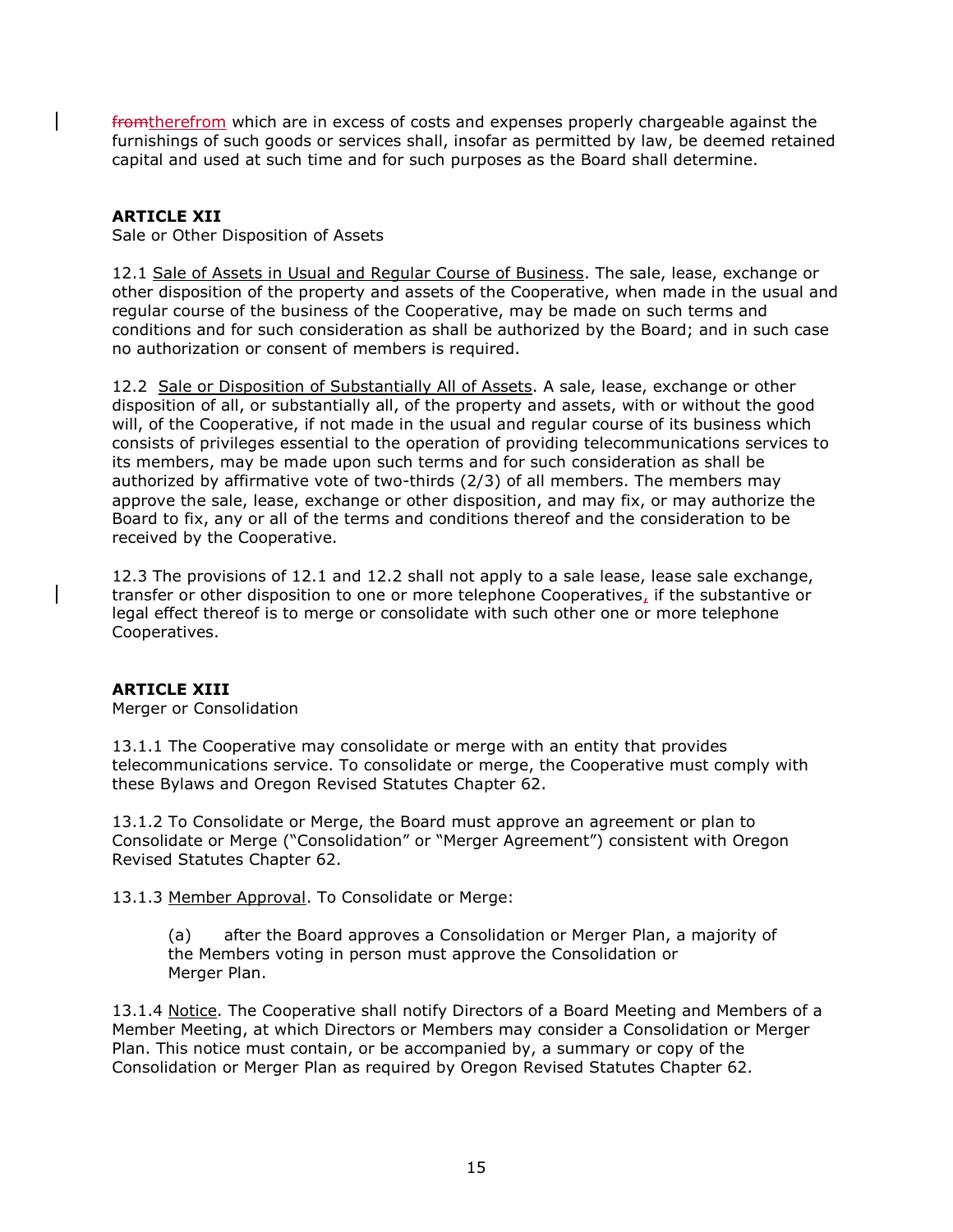13.1.5 Other Requirements. The New Entity directors named in the Consolidation or Merger Plan must sign and file articles of Consolidation or Merger in a manner, and stating the information required by Oregon law. The Cooperative shall comply with all other requirements for Consolidation or merger specified by law.

## **ARTICLE XIV**

Dissolution

14.1.1 The Cooperative may be dissolved by filing Articles of Dissolution with the State of Oregon Corporation Division.

14.1.2 The Cooperative shall continue for the purpose of paying, satisfying and discharging any existing liabilities or obligations, and collecting or liquidating the assets and doing all other acts required to adjust and to wind up the business and affairs, and may sue and be sued in its corporate name.

14.1.3 Any assets remaining after all debts and liabilities of the Cooperative have been paid shall be disposed of pursuant to the provision of Section 3.4 above; provided, however, that if in the judgment of the Board the amount of such surplus relatively is too small to justify the expense of making such widespread distribution, the Board may, in lieu thereof, donate or provide for the donation of such surplus to one or more non-profit, charitable or educational organizations that are exempt from federal income taxation.

## **ARTICLE XV**

**Miscellaneous** 

15.1 Membership in Other Organizations. The Cooperative may become a member or purchase stock in other profit or nonprofit organizations, associations, partnerships or joint ventures when the Board finds that the general or long-term interests of its membership will be served by such investments or participation.

15.2 Contacts. Except as otherwise provided in these Bylaws, the Board may authorize any officer or officers, agent or agents, to enter into any contract or execute and deliver any instrument in the name and on behalf of the Cooperative and such authority may be general or confined to specific instances.

15.3 Checks, Drafts, Etc. All checks, drafts or other orders for the payment of money, and all notes, bonds or other evidences of indebtedness issued in the name of the Cooperative shall be signed by such officer or officers, agent or agents, employee or employees of the Cooperative and in such manner, as shall from time to time be determined by resolution of the Board.

15.4 Seals. The seal of this Cooperative shall be circular in form and contain its name and the words "Canby, OR - Corporate Seal".

#### **ARTICLE XVI**

Amendments

16.1 Bylaw Amendments. These Bylaws may be amended at any meeting of the members, by a two-thirds (2/3) vote in the affirmative of those voting, provided that notice of the